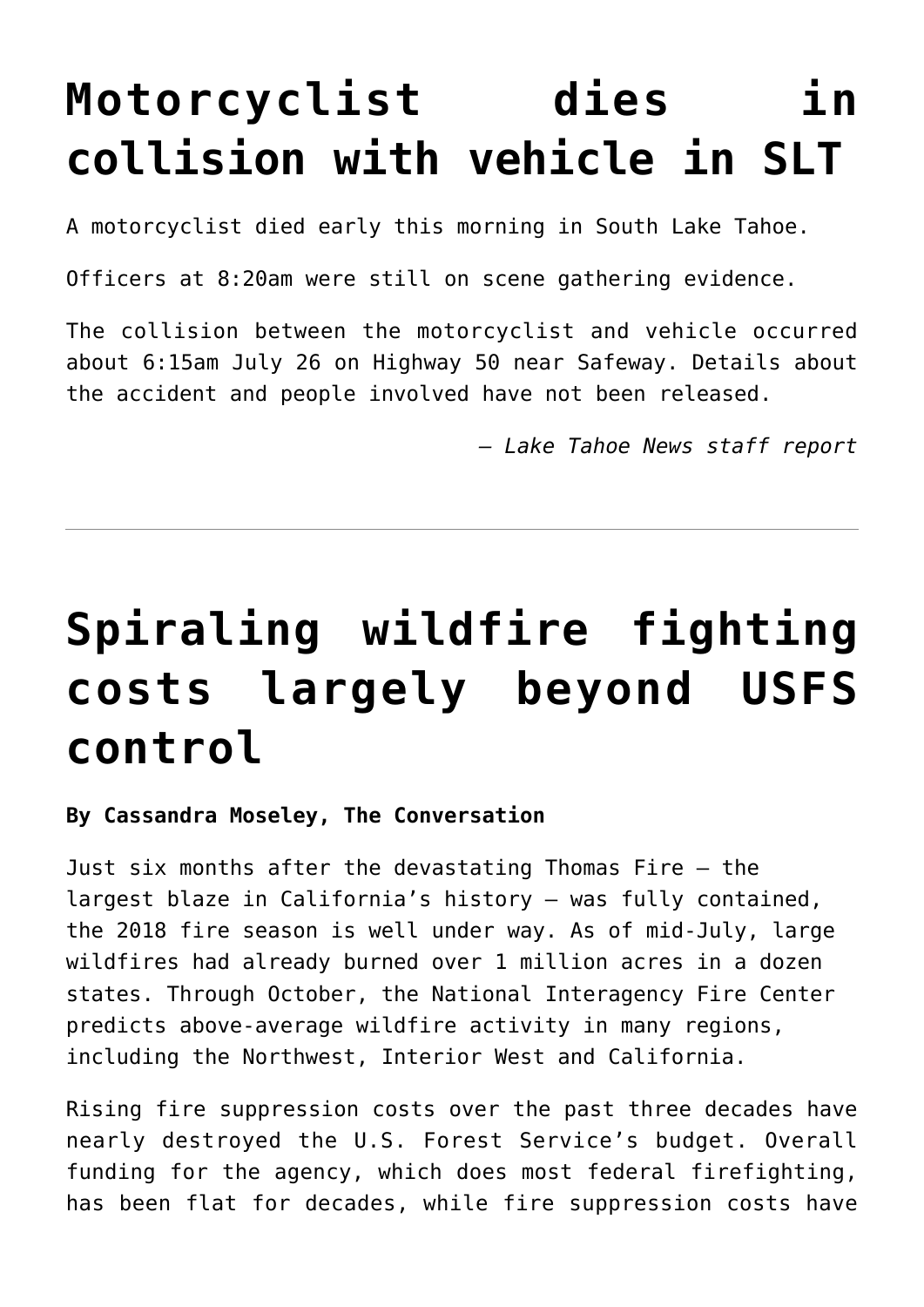grown dramatically.

Earlier this year Congress passed a "fire funding fix" that changes the way in which the federal government will pay for large fires during expensive fire seasons. This is vital for helping to restore the Forest Service budget. But the funding fix doesn't affect the factors that drive costs, such as climate trends and more people living in fire prone landscapes.

### **More burn days, more fuel**

Why are costs increasing so dramatically? Many factors have come together to create a perfect storm. Climate change, past forest and fire management practices, housing development, increased focus on community protection and the professionalization of wildfire management are all driving up costs.

Fire seasons are growing longer in the United States and worldwide. According to the Forest Service, climate change has expanded the wildfire season by an average of 78 days per year since 1970. Agencies need to keep seasonal employees on their payrolls longer and have contractors standing by earlier and available to work later in the year. All of this adds to costs, even in low fire years.

In many parts of the wildfire-prone West, decades of fire suppression combined with historic logging patterns have created small, dense forest stands that are more vulnerable to large wildfires. In fact, many areas have fire deficits – significantly less fire than we would expect given current climatic and forest conditions. Fire suppression in these areas only delays the inevitable. When fires do get away from firefighters, they are more severe because of the accumulation of small trees and brush.

#### **Protecting both communities and forests**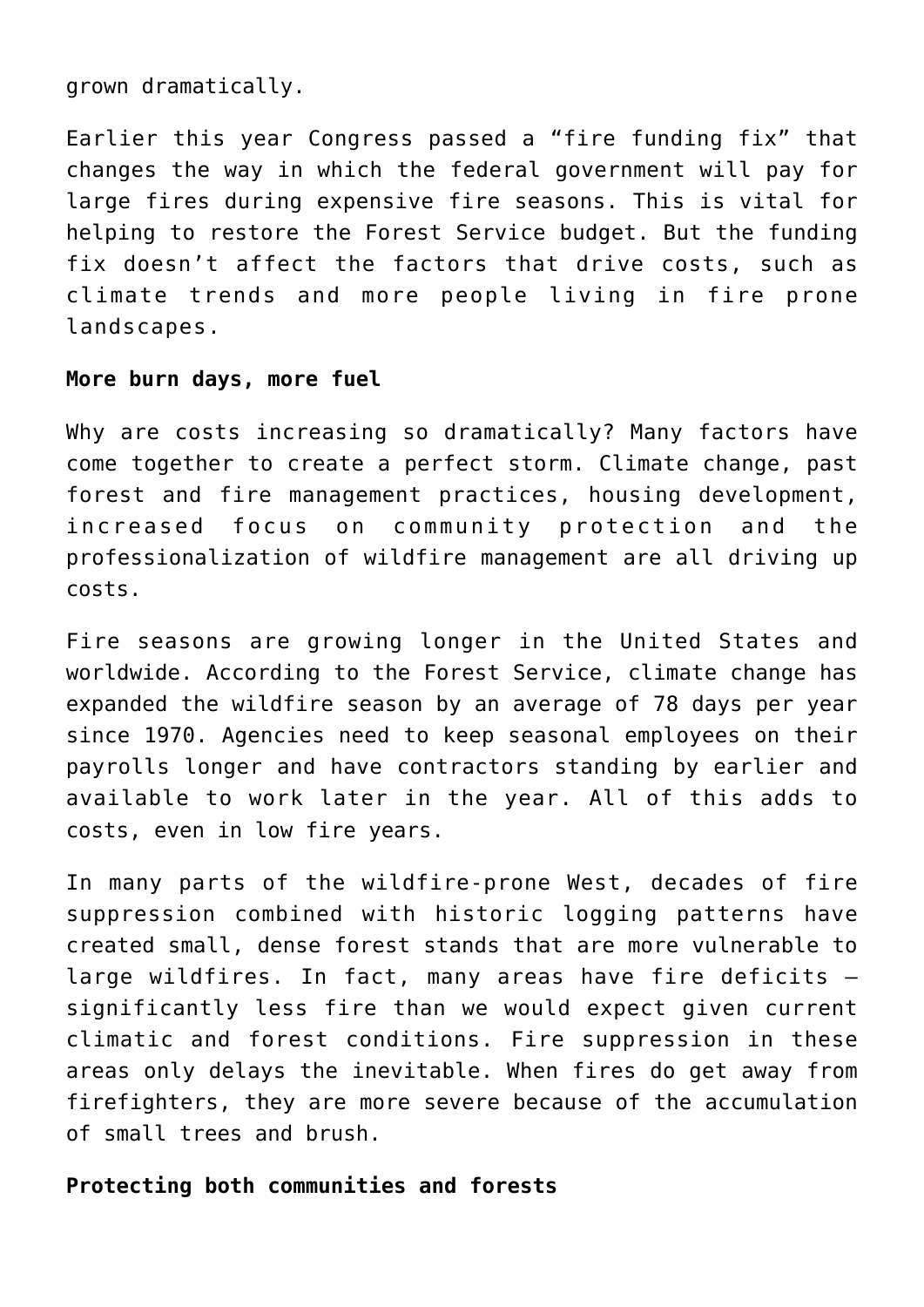In recent decades, development has pushed into areas with fire-prone ecosystems – the wildland-urban interface. In response, the Forest Service has shifted its priorities from protecting timber resources to trying to prevent fire from reaching houses and other physical infrastructure.

Fires near communities are fraught with political pressure and complex interactions with state and local fire and public safety agencies. They create enormous pressure on the Forest Service to do whatever is possible to suppress fires, which can drive up costs. There is considerable pressure to use air tankers and helicopters, although these resources are expensive and only effective in a limited number of circumstances.

As it started to prioritize protecting communities in the late 1980s, the Forest Service also ended its policy of fully suppressing all wildfires. Now fires are managed using a multiplicity of objectives and tactics, ranging from full suppression to allowing fires to grow larger so long as they stay within desired ranges.

This shift requires more and better-trained personnel and more interagency coordination. It also means letting some fires grow bigger, which requires personnel to monitor the blazes even when they stay within acceptable limits. Moving away from full suppression and increasing prescribed fire is controversial, but many scientists believe it will produce long-term ecological, public safety and financial benefits.

#### **Professionalizing wildfire response**

As fire seasons lengthened and staffing for the national forest system declined, the Forest Service was less and less able to use national forest as a militia whose regular jobs could be set aside for brief periods for firefighting. Instead, it started to hire staff dedicated exclusively to wildfire management and use private-sector contractors for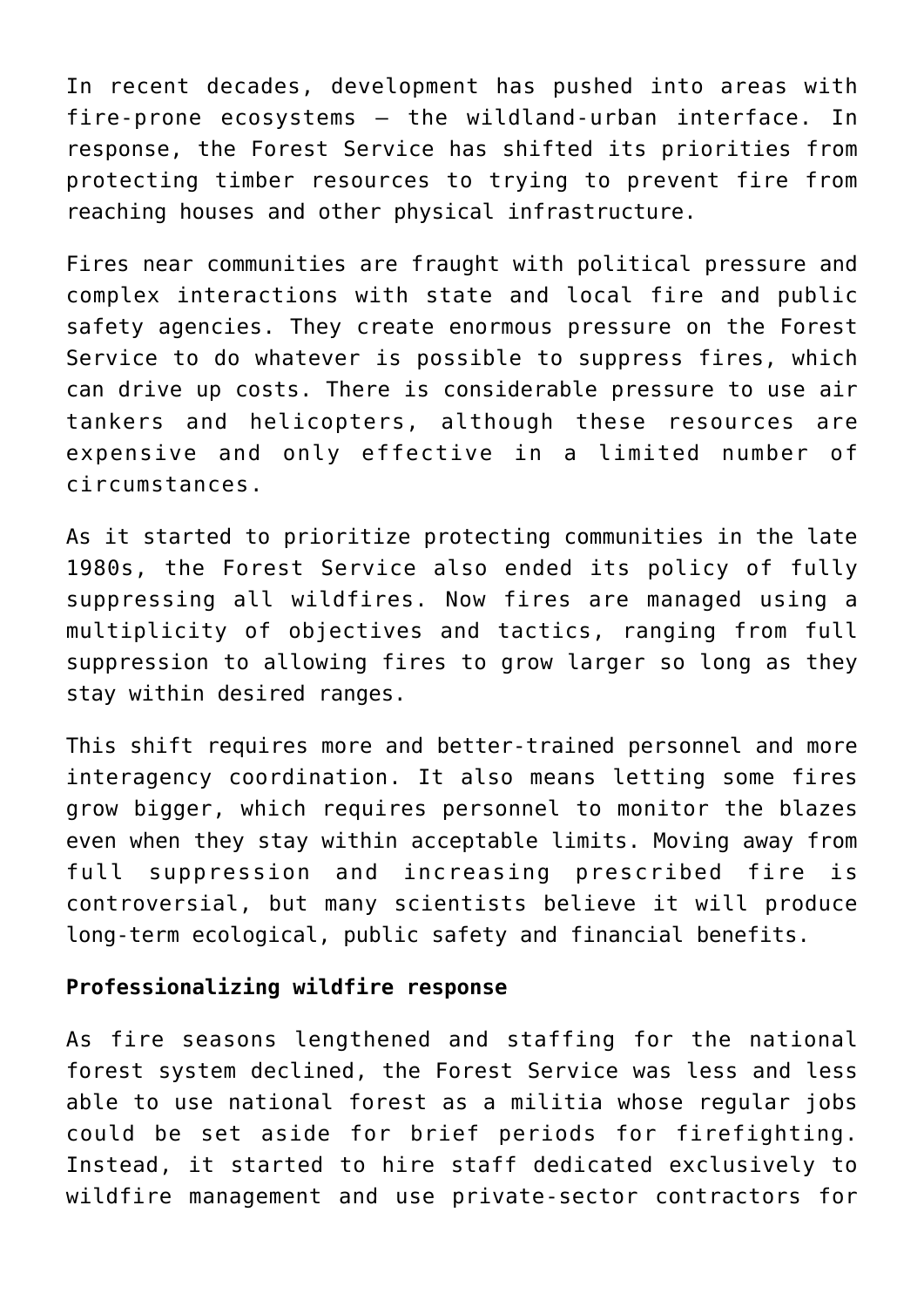fire suppression.

There is little research on the costs of this transition, but hiring more dedicated professional fire staffers and a large contractor pool is probably more expensive than the Forest Service's earlier model. However, as the agency's workforce shrank by 20,000 between 1980 and the early 2010s and fire seasons expanded, it had little choice but to transform its fire organization.

#### **Few opportunities for cost control**

Many of these cost drivers are out of the Forest Service's hands. The agency may be able to have some impact on fire behavior in certain settings, with techniques such as hazardous fuels reduction and prescribed fire, but these strategies will further increase costs in the short and medium term.

Another option is rethinking the resources for wildfire response. While there are almost certainly savings to be had, capturing these savings will require changes in how society views wildfire, and political courage on the part of the Forest Service to not use expensive resources on high-profile wildfires when they may not be effective.

Even if these approaches work, they will likely only slow the rate of increase in costs. Climate change, the fire deficit on many western lands and development in the wildland-urban interface ensure that continued cost increases are baked into the system for decades to come.

Wildfire fighting costs now consume more than half of the agency's budget, reducing funds for national forest management, research and development, and support for state and private forestry. Even if it doesn't lower costs, the fire funding fix is vital because it will help create space in the Forest Service budget to fund the very activities that are needed to address the growing problem of wildfire.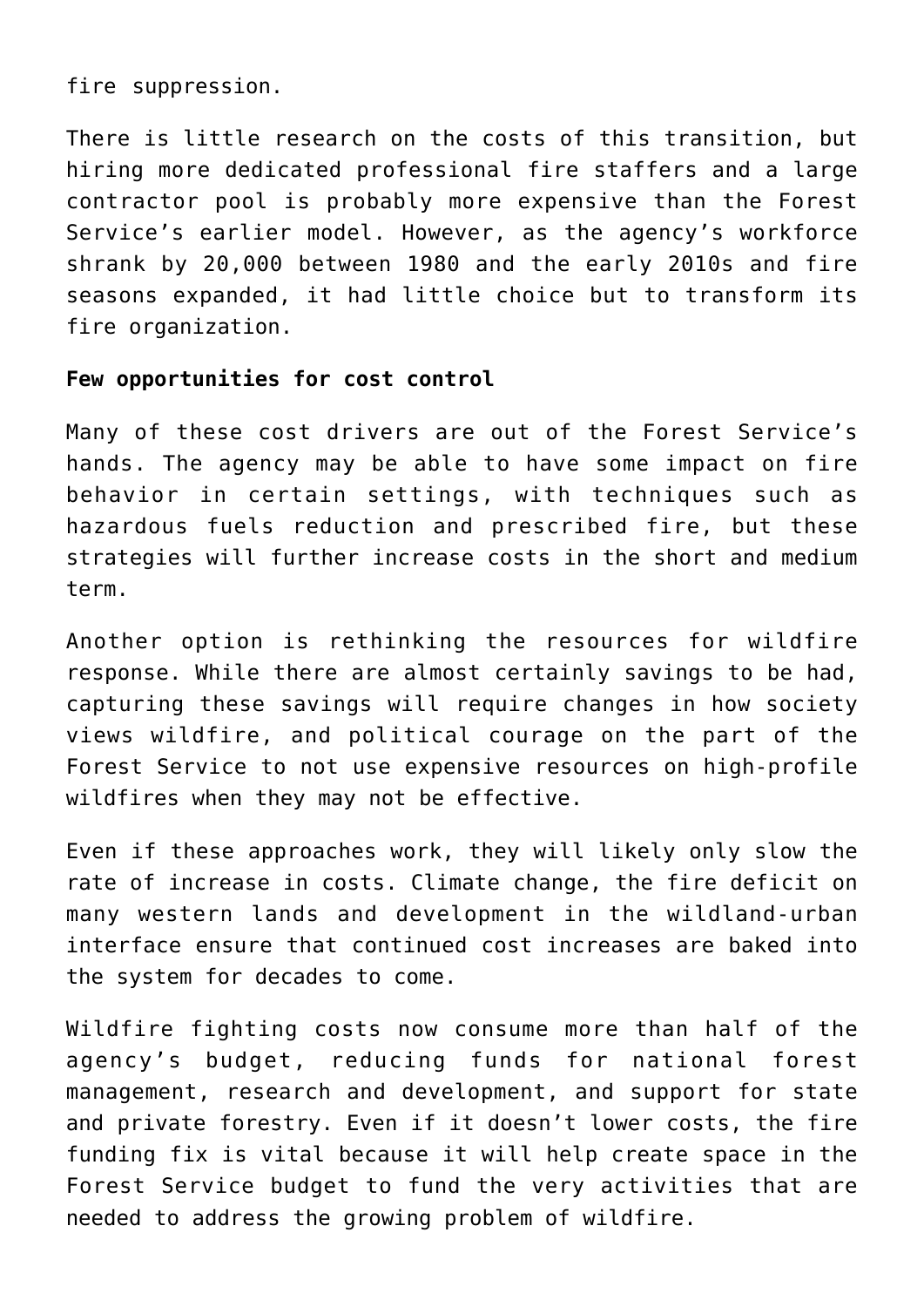*Cassandra Moseley is an associate vice president for research and a research professor at University of Oregon.*

# **[Sex workers speaking out](https://www.laketahoenews.net/2018/07/sex-workers-speaking-out-against-effort-targeting-brothels/) [against effort targeting](https://www.laketahoenews.net/2018/07/sex-workers-speaking-out-against-effort-targeting-brothels/) [brothels](https://www.laketahoenews.net/2018/07/sex-workers-speaking-out-against-effort-targeting-brothels/)**

**By Associated Press**

An attention-grabbing pimp's campaign for the Nevada Legislature has sparked an anti-brothel effort that sex workers fear could spread to parts of the state that allow legal prostitution.

A November ballot referendum is seeking to shut down four brothels in Lyon County in eastern Nevada owned by Dennis Hof, the *Reno Gazette-Journal* reported.

Hof, the owner of half a dozen legal brothels in Nevada and star of the HBO adult reality series "Cathouse," won a Republican primary for the state Legislature last month. Many leading Republicans in the state are shunning his candidacy and he has previously said the anti-brothel efforts are political retribution.

**[Read the whole story](https://www.sacbee.com/news/politics-government/national-politics/article215296445.html)**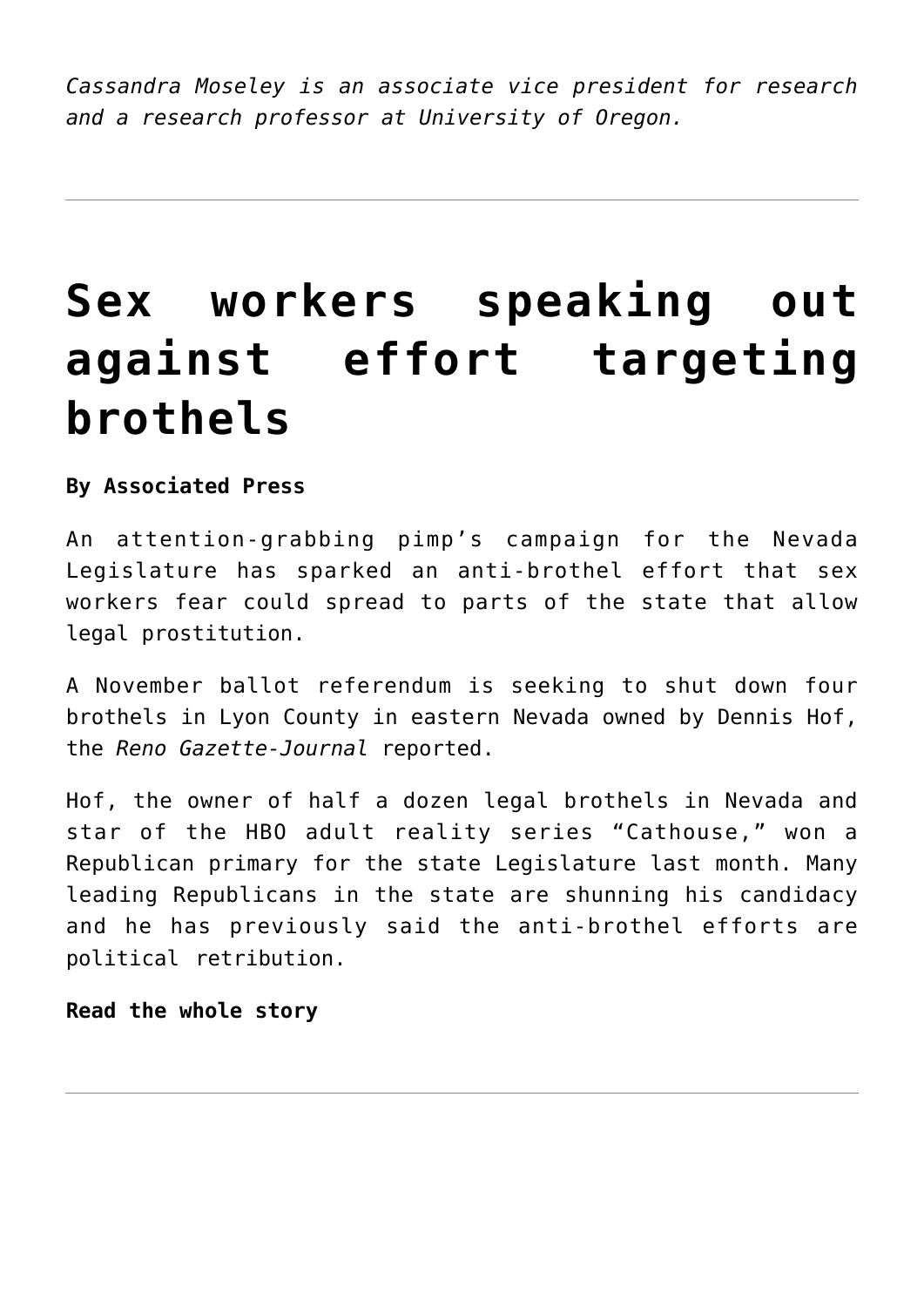## **[Construction worker severely](https://www.laketahoenews.net/2018/07/construction-worker-severely-hurt-in-s-lake-tahoe/) [hurt in S. Lake Tahoe](https://www.laketahoenews.net/2018/07/construction-worker-severely-hurt-in-s-lake-tahoe/)**

A construction worker at the Gondola Vista condo project in South Lake Tahoe was critically injured Tuesday when he was run over by a colleague, according to officials.

The name of the man in his mid-40s has not been released.

He was in a manhole when another worker backed over him on July 24. Eric Guevin with Tahoe Douglas Fire said no charges will be filed because it was an accident.

"OSHA will investigate and a fine may be levied at that time," Guevin told *Lake Tahoe News.*

The construction project is along Lake Parkway next to Van Sickle Bi-State Park. They are 20 high-end condos designed to be second home or vacation rentals.

The worker was airlifted to Renown Medical Center in Reno.

*— Lake Tahoe News staff report*

# **[Nevada tightens election](https://www.laketahoenews.net/2018/07/nevada-tightens-election-security/) [security](https://www.laketahoenews.net/2018/07/nevada-tightens-election-security/)**

#### **By Yvonne Gonzalez, Las Vegas Sun**

Millions of dollars and enhanced protections have helped Nevada shore up systems protecting voter data and ballotcasting since the 2016 election marked by suspicions of foreign interference.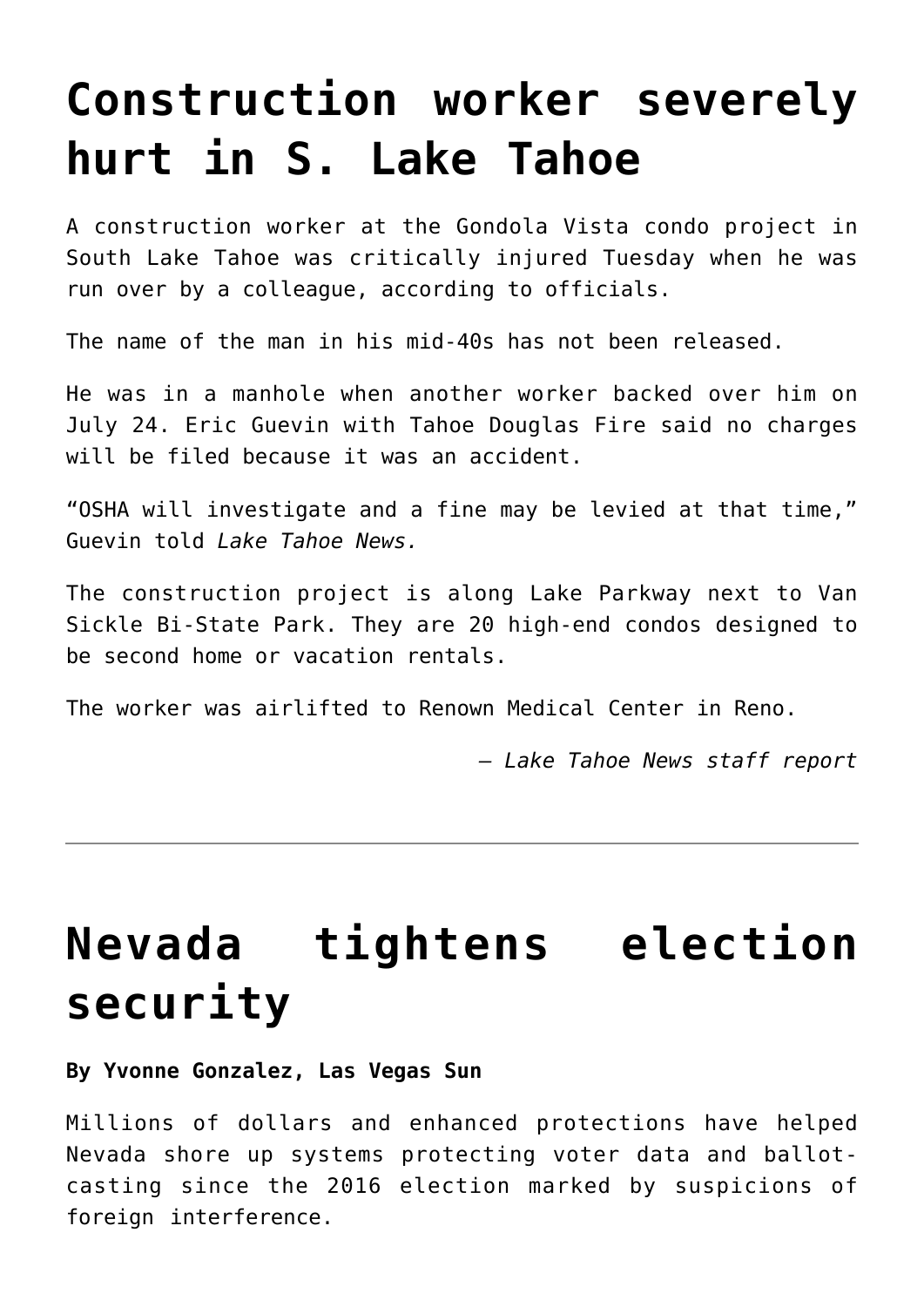One of the latest suspected Russian ties to election interference includes an indictment last week over emails and data stolen from Democratic groups in 2016, which Nevada officials say are separate from and can be much less secure than the systems safeguarding voter data and ballot-casting.

The indictment also pointed to an information breach of about 500,000 voter records in Illinois in 2016. But elections officials emphasized that much of the data was publicly available.

**[Read the whole story](https://lasvegassun.com/news/2018/jul/20/nevada-tightens-election-security-in-years-after-t/)**

# **[Fire to close Yosemite](https://www.laketahoenews.net/2018/07/fire-to-close-yosemite-national-park/) [National Park](https://www.laketahoenews.net/2018/07/fire-to-close-yosemite-national-park/)**

### **By William Ramirez and Cresencio Rodriguez-Delgado, Fresno Bee**

Yosemite Valley will shut down Wednesday as fire crews try to stop the Ferguson Fire from spreading into the national park, according to fire crews.

A noon closure will be imposed on a portion of Highway 41 from Wawona to the tunnel entry into Yosemite Valley, according to Yosemite National Park Superintendent Michael Reynolds.

The closure is expected to last until Sunday.

**[Read the whole story](https://www.fresnobee.com/news/local/article215400735.html)**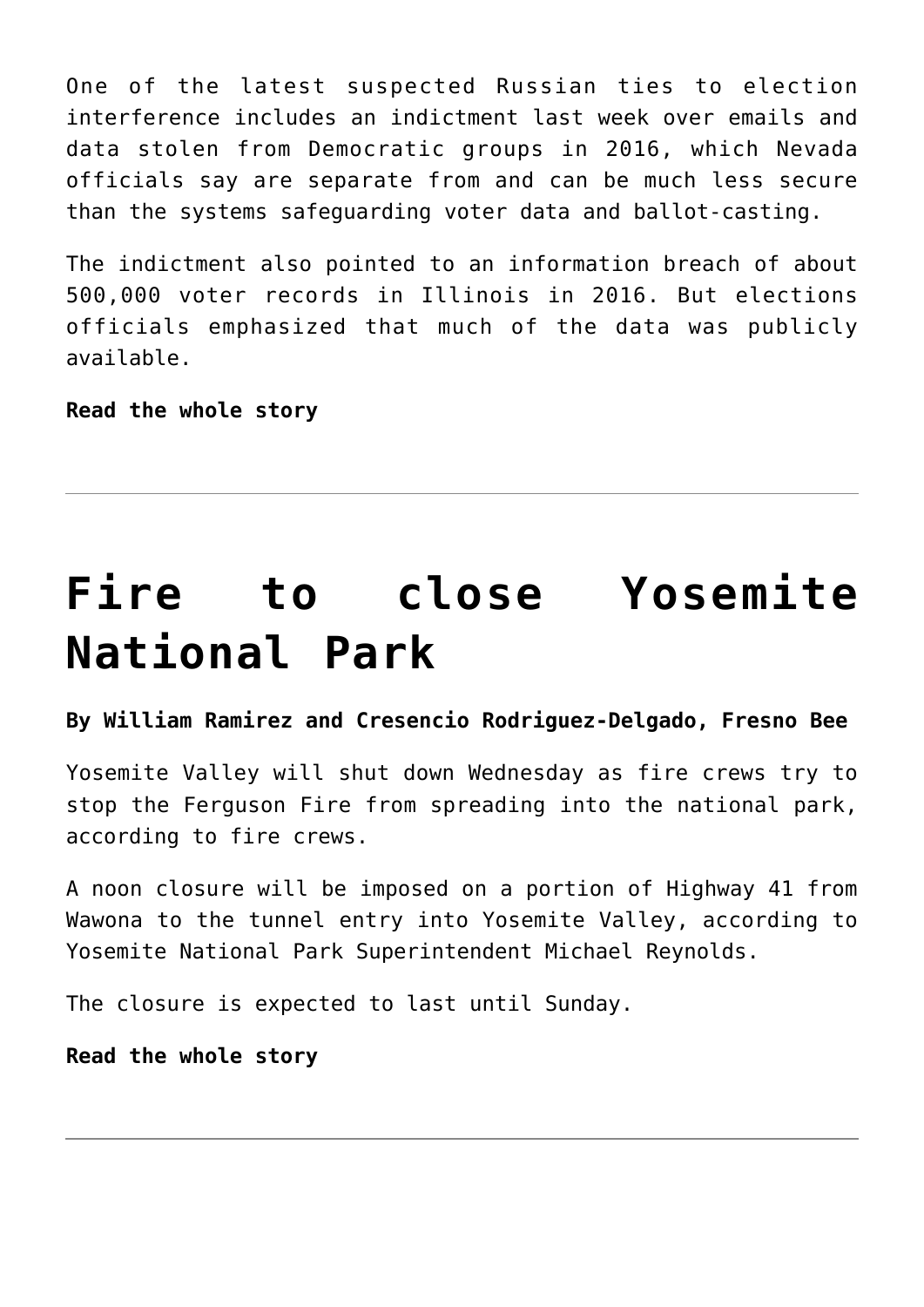### **[Nev. could elect first](https://www.laketahoenews.net/2018/07/nev-could-elect-first-female-majority-statehouse/) [female-majority statehouse](https://www.laketahoenews.net/2018/07/nev-could-elect-first-female-majority-statehouse/)**

### **By Associated Press**

Nevada voters could soon make history by electing the country's first female-majority state legislature.

Women, after winning a record number of primary contests last month, could make up nearly two-thirds of the statehouse by Nov. 7, the Reno Gazette-Journal reported .

"In the past, we've had to ask women five, six, seven times to run for office," said Danna Lovell, director of Emerge Nevada, a Democrat-linked candidate training nonprofit based in Las Vegas. "Whereas now, they're worried. They're scared about what's going on in their communities. … I think there's an extremely great possibility for a female majority."

**[Read the whole story](https://www.sacbee.com/news/politics-government/national-politics/article215383625.html)**

# **[Calif. schools grappling with](https://www.laketahoenews.net/2018/07/calif-schools-grappling-with-growing-pension-costs/) [growing pension costs](https://www.laketahoenews.net/2018/07/calif-schools-grappling-with-growing-pension-costs/)**

#### **By Jessica Calefat, CALmatters**

California's public schools have enjoyed a remarkable restoration of funding since the bone-deep cuts they endured during the recession, but many now face a grave financial threat as they struggle to pay the escalating costs of teachers' pensions.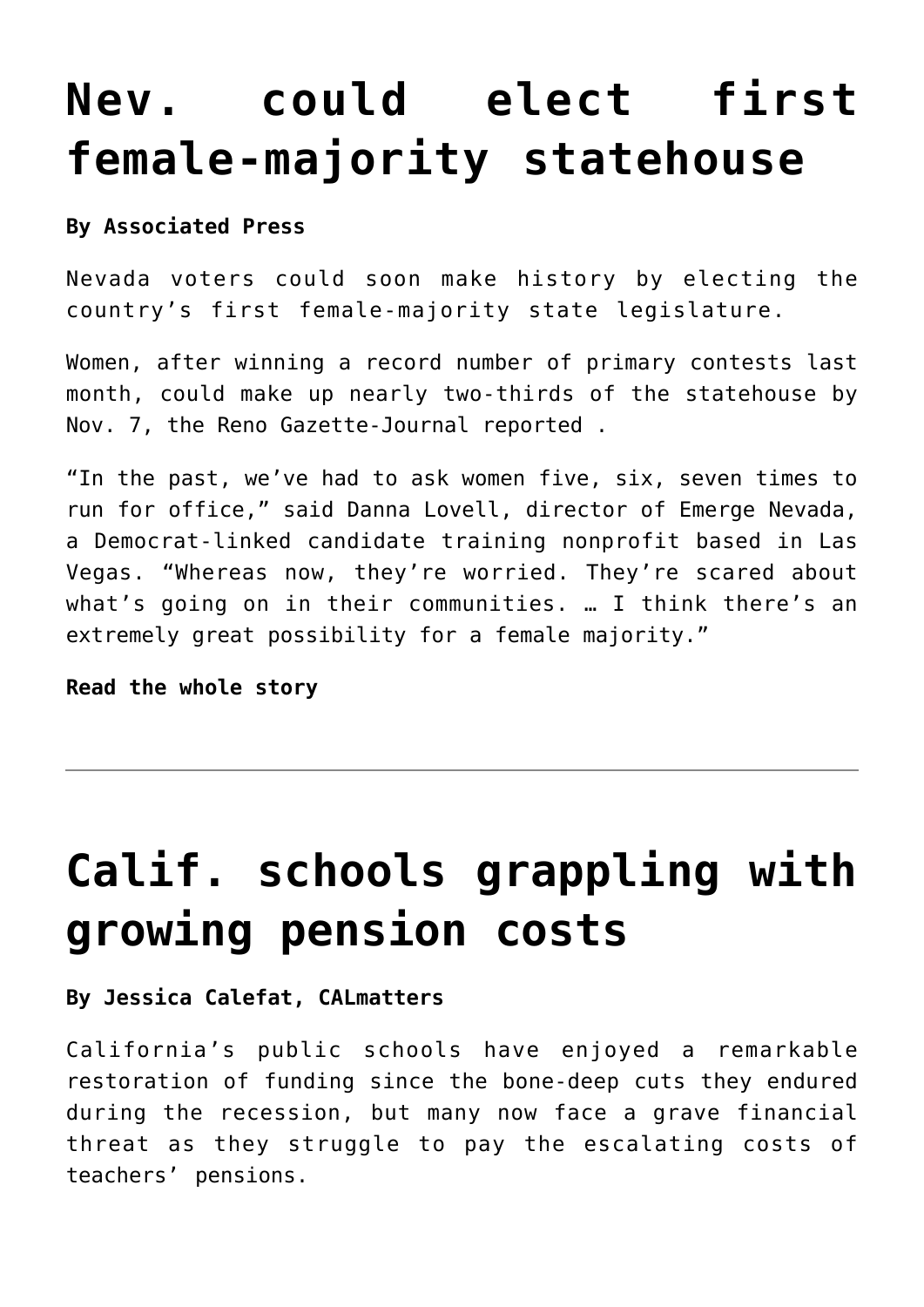Over the next three years, schools may need to use well over half of all the new money they're projected to receive to cover their pension obligations, leaving little extra for classrooms, state Department of Finance and Legislative Analyst's Office estimates show.

Some districts are predicting deficits and many are already bracing for what's to come by cutting programs, reducing staff or drawing down their reserves even though per-pupil funding is at its highest level in three decades and voters recently extended a tax hike on the rich to help pay for schools.

**[Read the whole story](https://www.eastbaytimes.com/2018/07/22/how-californias-public-schools-are-grappling-with-growing-pension-costs/?utm_campaign=socialflow&utm_source=twitter&utm_content=tw-EastBayTimes&utm_medium=social)**

# **[Report: States should be](https://www.laketahoenews.net/2018/07/report-states-should-be-cautious-as-they-look-to-sin-taxes-for-revenue/) [cautious as they look to sin](https://www.laketahoenews.net/2018/07/report-states-should-be-cautious-as-they-look-to-sin-taxes-for-revenue/) [taxes for revenue](https://www.laketahoenews.net/2018/07/report-states-should-be-cautious-as-they-look-to-sin-taxes-for-revenue/)**

**By Yvonne Gonzalez, Las Vegas Sun**

So-called sin taxes on alcohol, tobacco and gambling are not a reliable source of state revenue, authors of a new research report warn.

Sin taxes are volatile and likely to shrink as more states look to expand sports betting under a new Supreme Court ruling and legalize recreational marijuana as a solution to budget issues, according to a report released today by Pew Charitable Trusts.

The report, "Are Sin Taxes Healthy for State Budgets," is a joint project between Pew and the Rockefeller Institute of Government that found "taxes on vices are tempting, but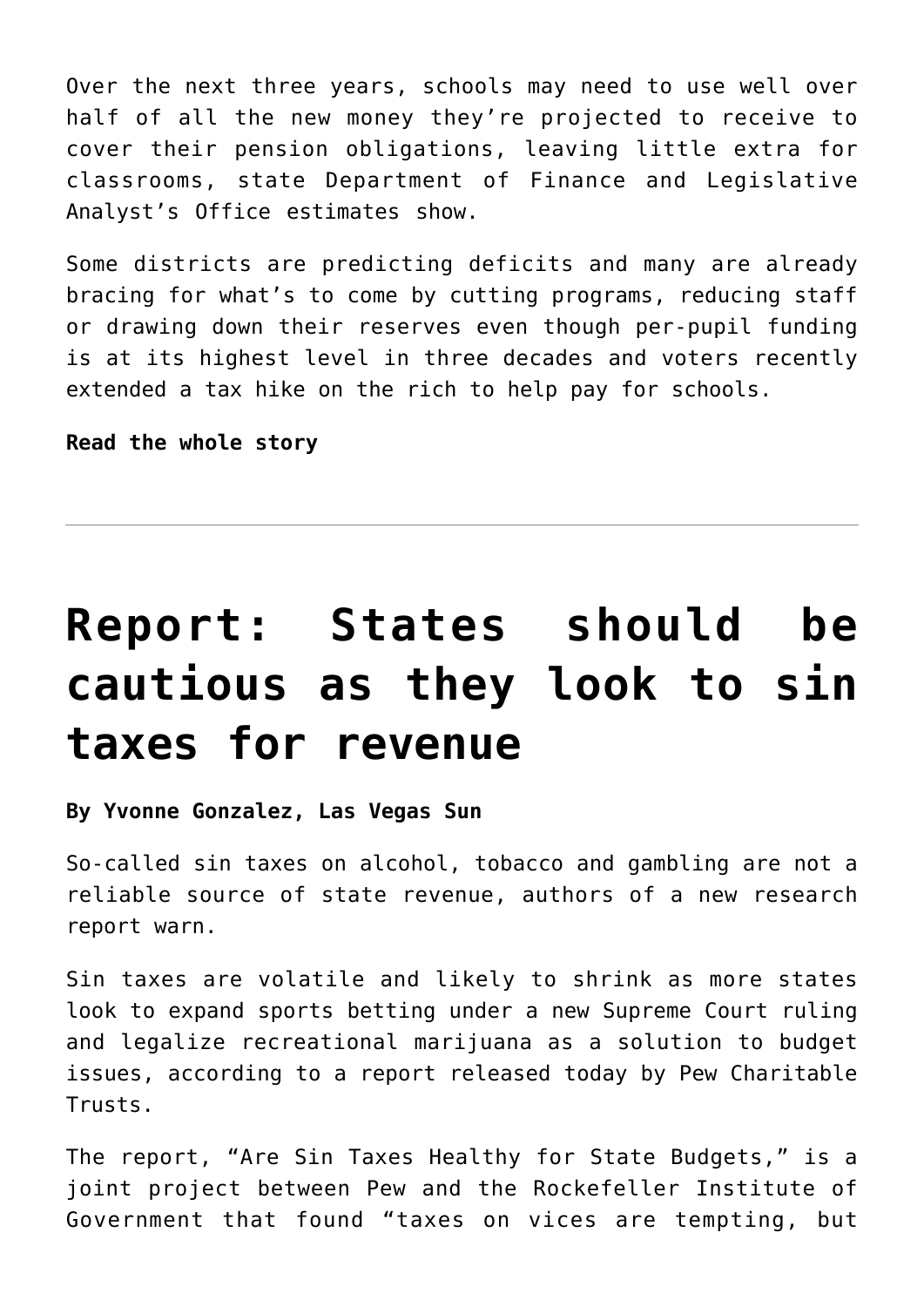unreliable sources of revenue."

**[Read the whole story](https://lasvegassun.com/news/2018/jul/19/report-states-should-be-cautious-as-they-look-to-s/?_ga=2.11615156.1477917875.1532020171-935347014.1520776353)**

# **[Did short-term rentals kill](https://www.laketahoenews.net/2018/07/did-short-term-rentals-kill-the-mountain-town/) [the mountain town?](https://www.laketahoenews.net/2018/07/did-short-term-rentals-kill-the-mountain-town/)**

#### **By Tom Vanderbilt, Outside**

Brian Barker was living in Portland with a well-paying union job as a spokesperson for the fire department. But despite having "a job you don't leave"—he had an itch. "I wanted to go live in the mountains," he says. "I didn't want to sit in traffic all the time. I was tired of living in the city."

So he began searching. Missoula, Boise, Truckee—"anywhere within 30 minutes of a ski area." In 2014, he relocated to - Crested Butte, a 1,500-person-strong former coal-mining town nestled in Colorado's Upper Gunnison River Valley. It's often referred to as the last great American ski town, a distinction that locals, despite acknowledging it with a hint of selfdeprecating smirk, do not really go out of their way to dispute. Phenomenal skiing aside, it is the sort of place where doors go unlocked (except, occasionally, to keep bears out); where locals on the Crested Butte Bitch and Moan Facebook page gripe about tourists (typically Texans) exceeding the 15-mile-per-hour speed limit downtown; where powder days mean closed stores and canceled meetings; where even the gas pumps at the local Shell station seem to take things just a bit more slowly.

"This is a great place to raise kids," Barker, a divorced father of two young children, tells me one evening, wearing a